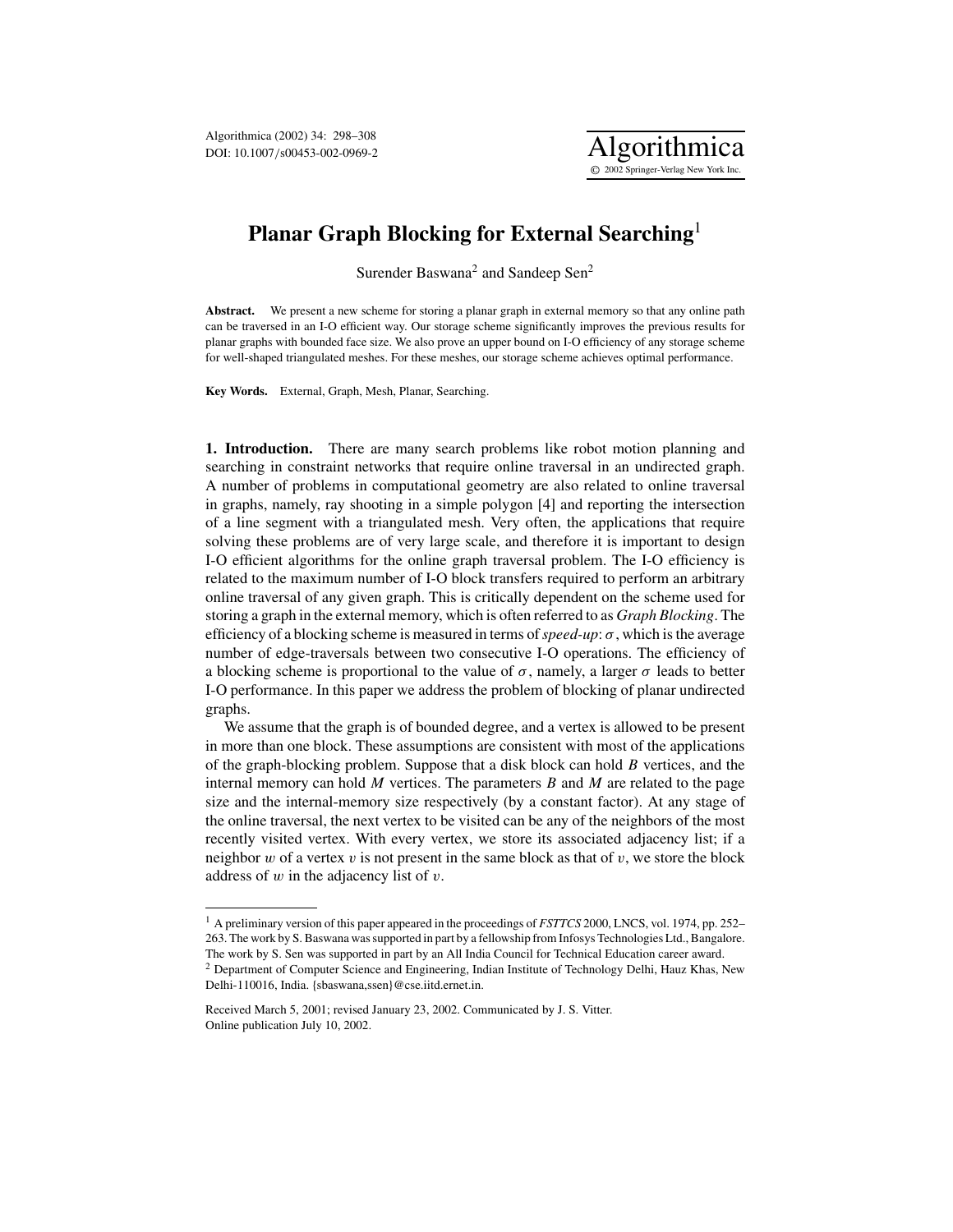Since the graph size is too large to be accommodated fully in the internal memory, at any stage, there will be some vertices which are not present in internal memory. Whenever a traversal reaches a vertex which is not present in internal memory, the block containing the adjacency list of that vertex has to be fetched from the disk. Let  $v$  be the last vertex visited, and let there be a vertex  $w$  at distance  $d$  from  $v$ , not present in internal memory. It is obvious that there is a path leading to  $w$  which will force an I-O operation within the next *d* steps. Conversely, if all the vertices lying at distance *d* from v are present in the internal memory, then no block transfer can be forced in the next *d* steps. The following definition will be useful for the remainder of the paper. For  $k \leq B$ , the *k-neighborhood* of a vertex  $v$  is defined as the set of  $k$  vertices nearest to  $v$ . It is easy to see that growing a breadth-first-search (BFS) tree until we have included *k* vertices yields a *k-neighborhood*<sup>3</sup> of v. Based on the discussion above, here is a naive blocking scheme for a graph  $G(V, E)$ :

## *For each*  $v \in V$ *, store the k-neighborhood of*  $v$  *in a block on the disk.*

During an online traversal, whenever a vertex  $v$  is not found in internal memory, the block containing the  $k$ -neighborhood of  $v$  can be fetched from external memory. So the blocking scheme mentioned above ensures a speed-up of *r*<sup>−</sup>(*k*), which denotes the minimum depth of a BFS tree of size  $k$  in the given graph. However, this speed-up is achieved at the expense of a *k*-fold blow up in the storage requirement, which is not desirable for most practical situations. A blocking scheme is said to be *space optimal* if the number of blocks required to store a graph is at most a constant multiple of the minimum number of blocks required to store the graph. Like other previous approaches to graph blocking [1], [3], we do not consider the cost of preprocessing.

1.1. *Previous Work*. Goodrich et al. [3] presented a space optimal blocking schemes for grid graphs and complete *d*-ary trees. They derived a nontrivial upper bound of  $r^+(B)$ on the speed-up achievable in any graph, where  $r^+(B)$  denotes the maximum depth of a *B*-size BFS tree in the given graph. They also gave a space optimal blocking scheme for the family of graphs with bounded  $r^+(B)/r^-(B)$ . Although they did not present any blocking scheme for general graphs, they conjectured the existence of a scheme which achieves a speed-up of  $r^{-}(B)$  with optimal storage. Agarwal et al. [1] gave a space achieves a speed-up of *r* (*B*) with optimal storage. Agarwal et al. [1] gave a space optimal blocking scheme for planar graphs that achieves a speed-up of *r*<sup>−</sup>(√*B*). For the family of planar graphs,  $r^{-}(B)$  can lie anywhere between  $\log_d B$  (e.g., a *d*-ary tree), where *d* is the maximum degree of a vertex in the graph, and *B* (e.g., a chain). For the smaller extreme (i.e.,  $r^{-}(B) \approx \log_d B$ ), the speed-up achieved by the blocking scheme of Agarwal et al. [1] is close to  $r^-(B)$  or, more precisely,  $\sigma = r^-(B)/2$ . However, the speed-up deteriorates steadily from the ideal value of  $r^-(B)$ , with increasing  $r^-(B)$ . As a case in point, note that for a planar graph with  $r^-(k) = k^\alpha$  (where  $\alpha$  is some positive fraction), the speed-up achieved is only a  $B^{\alpha/2}$ th fraction of  $r^-(B)$ . Therefore, in the case of planar graphs with  $r^{-}(B) = \sqrt{B}$ , the speed-up achieved is  $B^{1/4}$ . The

<sup>&</sup>lt;sup>3</sup> A BFS tree of size  $k \leq B$ , rooted at v, may not be unique. However, all of them will have same depth. It will soon become clear that for the purpose of this paper there is no need to distinguish among them; any of them can be considered a *k-neighborhood* of v.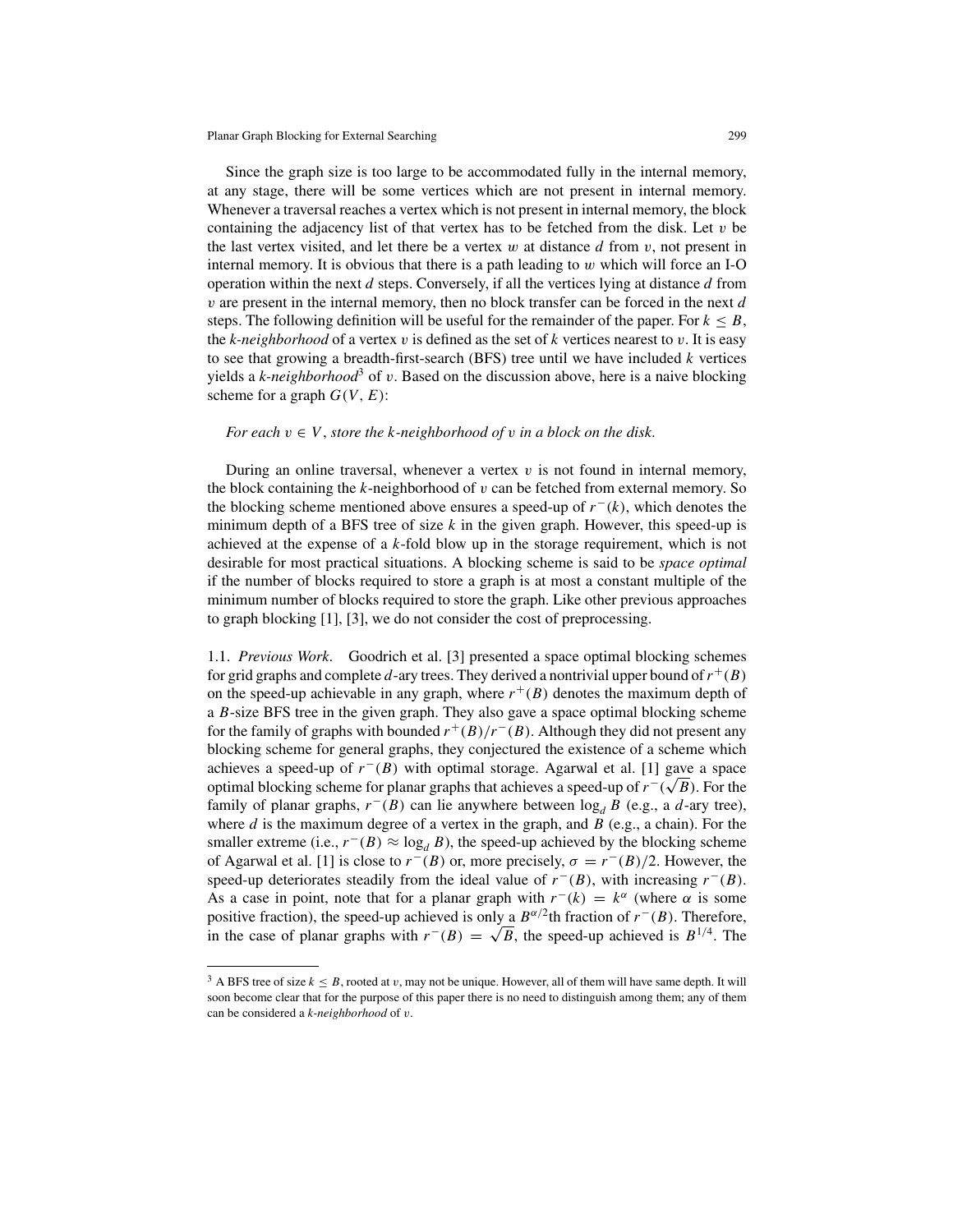gap between *r*<sup>−</sup>(*B*) and the speed-up achieved widens even further for planar graphs with larger values of *r*<sup>−</sup>(*B*).

1.2. *Our Results*. We present an efficient blocking scheme for general planar graphs, with improved speed-up over that of Agarwal et al. [1]. Our blocking scheme guarantees a speed-up of *r*−(*s*), where *s* is the largest number  $k \leq B$  such that  $k \leq r^{-}(k)\sqrt{B/c}$ , and *c* is the maximum face size in the graph. It can be seen that, for the family of planar graphs having a small face size and  $r^{-}(B) > \sqrt{B}$ , the speed-up achieved by our blocking scheme is  $\Omega(r^-(B))$ . Unlike the speed-up achieved by the blocking scheme of Agarwal et al. [1], which deviates further from *r*<sup>−</sup>(*B*) as *r*<sup>−</sup>(*B*) increases, the speed-up achieved by our blocking scheme approaches *r*<sup>−</sup>(*B*) as *r*<sup>−</sup>(*B*) increases. In fact, the speed-up matches  $r^{-}(B)$  for  $r^{-}(B) \ge \sqrt{B}$ . There are a number of situations that involve planar graphs with a small face size, like trees and geometric graphs (grids and meshes). For such graphs, our blocking scheme outperforms earlier blocking scheme.

We also prove a bound on the best speed-up achievable in a planar mesh in terms of degree of local uniformity of mesh and block size. Most of the meshes in practical applications possess a good degree of local uniformity. Intuitively speaking, these meshes are well-shaped. We prove that the worst-case speed-up achievable by the best scheme are well-snaped. We prove that the worst-case speed-up achievable by the best scheme<br>in a planar mesh is  $O(\sqrt{B})$ , where the constant of proportionality depends upon the degree of well-shapedness of the mesh. We use our blocking scheme of planar graphs to achieve matching speed-up in a planar mesh.

**2. Efficient Blocking of Planar Graphs.** In this section we devise an efficient blocking scheme for planar graphs that achieves an improved speed-up over an earlier blocking scheme given by Agarwal et al. [1]. We extend the following idea of partitioning a planar graph for our blocking scheme. Consider a planar graph of size *N* partitioned into *O*(*N*/*B*) regions with each region containing at most *B* vertices and surrounded by boundary vertices such that every path going from a vertex in one region to a vertex in another region will pass through one or more of these boundary vertices. By storing the *k-neighborhood* around every boundary vertex in a block and storing vertices of a region together in a block, the following block-transfer strategy (referred to as A henceforth) achieves a speed-up of  $\sigma = \Omega(r^-(k))$  for any online traversal.

STRATEGY A. *Whenever the traversal extends to a vertex* v, *not present in internal memory*, *and* v *is a boundary vertex*, *then read the block storing its k-neighborhood from the disk*; *otherwise read the block corresponding to the region in which* v *lies*.

It is clear that for every two blocks that we read from the disk, at least *r*<sup>−</sup>(*k*) vertices of a path are traversed. Thus the speed-up achieved is  $\Omega(r^-(k))$ . To achieve maximum speed-up but keeping space optimality, we have to choose the largest  $k \leq B$  such that the space used for storing all the *k-neighborhoods* around the boundary vertices is  $O(N/B)$ blocks.

Agarwal et al. [1] gave an efficient blocking scheme along the lines of the idea outlined above. They used a technique developed by Fredrickson [2] for partitioning planar graphs.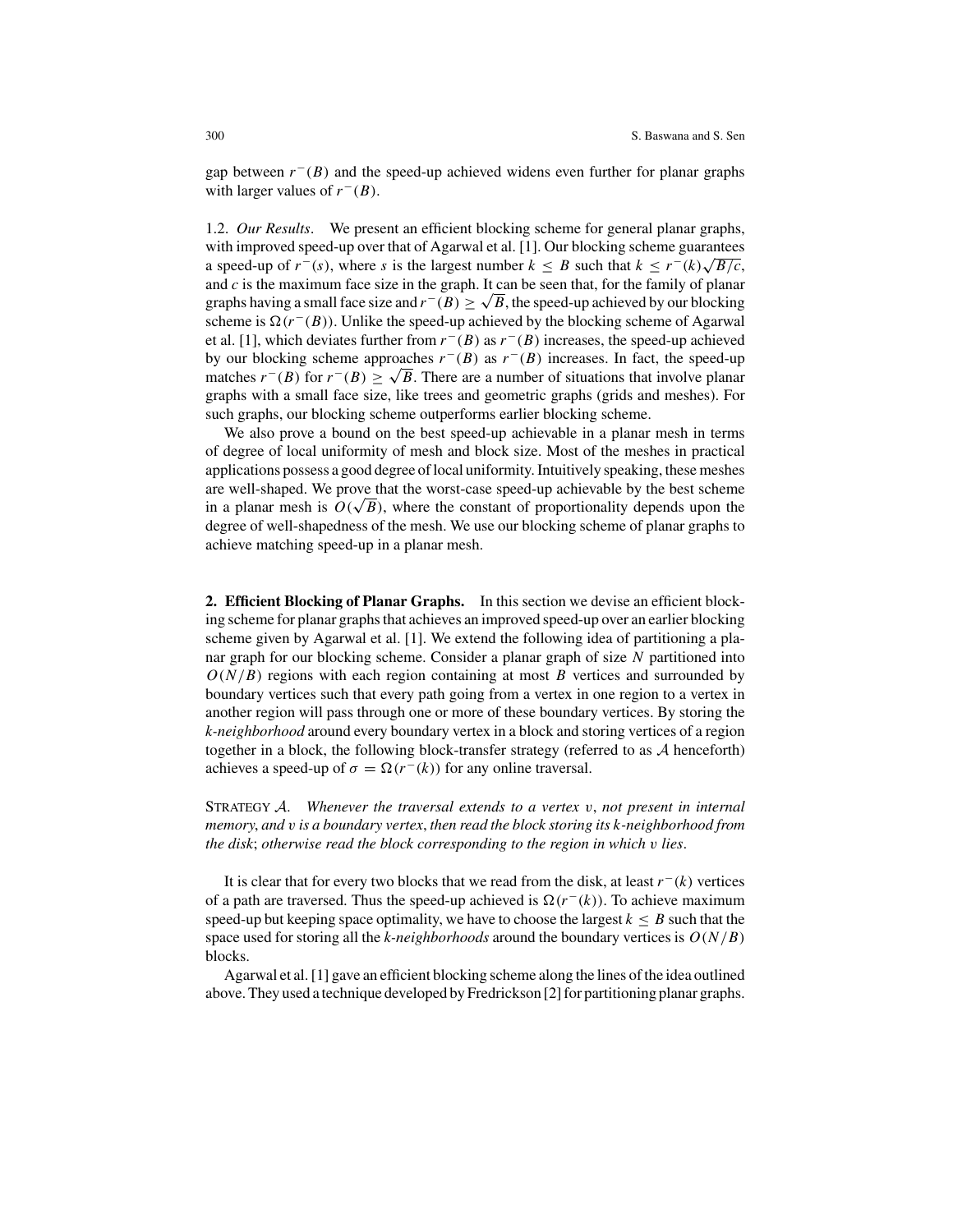Based on the separator theorem of Lipton and Tarjan [5], Fredrickson gave an algorithm for partitioning a planar graph into *O*(*N*/*B*) regions, with each region having at most *B* for partitioning a planar graph into  $O(N/B)$  regions, with each region having at most *B* vertices and a total of  $O(N/\sqrt{B})$  boundary vertices. By storing each of  $O(N/B)$  regions in blocks, and storing the  $\sqrt{B}$ -neighborhood around every boundary vertex, strategy  $\mathcal A$ an blocks, and storing the  $\sqrt{\frac{B}{P}}$ -*neignborhood* around every bourder achieves a speed-up of  $\Omega(r^-(\sqrt{B}))$  and optimal storage space.

For the class of planar graphs with bounded degree,  $r^-(B)$  can be as small as  $\log_d B$ on one extreme (where *d* is the maximum degree of a vertex in a graph) and as large as *B* on the other extreme. For planar graphs with  $r^{-}(B) \approx \log_d B$ , the speed-up achieved, using the blocking scheme of Agarwal et al. [1], is  $\frac{1}{2} \log_d B$ , which is indeed close to  $r^-(B)$ . Though the speed-up achieved is close to  $r^-(B)$  for small values of  $r^-(B)$ , it degrades drastically as  $r^{-}(B)$  increases. To appreciate this point, note that for planar graphs having  $r^-(k) = k^\alpha$  (where  $\alpha \le 1$  is some constant), the speed-up is just a  $B^{\alpha/2}$ th fraction of  $r^{-}(B)$ .

We devise a refinement of the above mentioned blocking scheme for achieving a better speed-up. Note that the blocking scheme achieves a speed-up of *r*−( $\sqrt{B}$ ) because we approve speed-up. Note that the blocking scheme achieves a speed-up of *r*−( $\sqrt{B}$ ) because we stored a  $\sqrt{B$ -neighborhood around every boundary vertex in the partition. To improve the speed-up, we aim to store a neighborhood of size greater than  $\sqrt{B}$  around every the speed-up, we aim to store a neighborhood of size greater than  $\sqrt{B}$  around every boundary vertex. Since the number of boundary vertices is  $\Omega(N/\sqrt{B})$ , any attempt to increase the size of the neighborhood around a boundary vertex beyond  $\sqrt{B}$  will lead to nonlinear space (an undesirable situation).

2.1. *An Overview of Our Approach*. We make the following useful observation: we need not store separate <sup>√</sup>*B-neighborhoods* for boundary vertices which are in close proximity. For example, let v be a boundary vertex, and let  $v_1, v_2, \ldots, v_i$  be other boundary vertices which lie within a distance of  $r^{-}(\sqrt{B})/2$  from v. Starting from boundary vertices which lie within a distance of  $r^{-}(\sqrt{B})/2$  from v. Starting from any of these boundary vertices, we must traverse at least *r*<sup>−</sup>( √ *B*)/2 steps to cross a  $\sqrt{B}$ -neighborhood of v (it follows from the triangle inequality). Therefore, instead of storing a  $\sqrt{B}$ -neighborhood around every vertex  $v_i \in v_1, \ldots, v_j$ , we can just store a  $\sqrt{B}$ -neighborhood around v only (as a common neighborhood for  $v_1, \ldots, v_i$ ). In doing so, the speed-up is reduced at most by half; but we will be storing less than aoing so, the speed-up is reduced at most by nair; but we will be storing less than  $N/\sqrt{B}$  neighborhoods. This reduction in the total number of neighborhoods allows us to increase the size of the neighborhoods (while still maintaining the linear space constraint).

In order to exploit the idea above, the partitioning scheme must ensure that the separator vertices be contiguous. The separator computed using the Lipton–Tarjan separator theorem [5] does not guarantee a separator with sufficiently *clustered* vertices. On the other hand, the planar-separator theorem given by Miller [6] shows the existence of a vertex or a cycle as a balanced separator for a planar graph. For the case when the separator is a cycle, we can form clusters of the separator-vertices by breaking the cycle into several chains of the same length. The set of vertices belonging to a chain define a cluster. We finally store just one neighborhood per cluster.

2.2. *Our Blocking Scheme*. Having given the overview, we now formally describe the new blocking scheme and analyze the speed-ups that can be achieved for various classes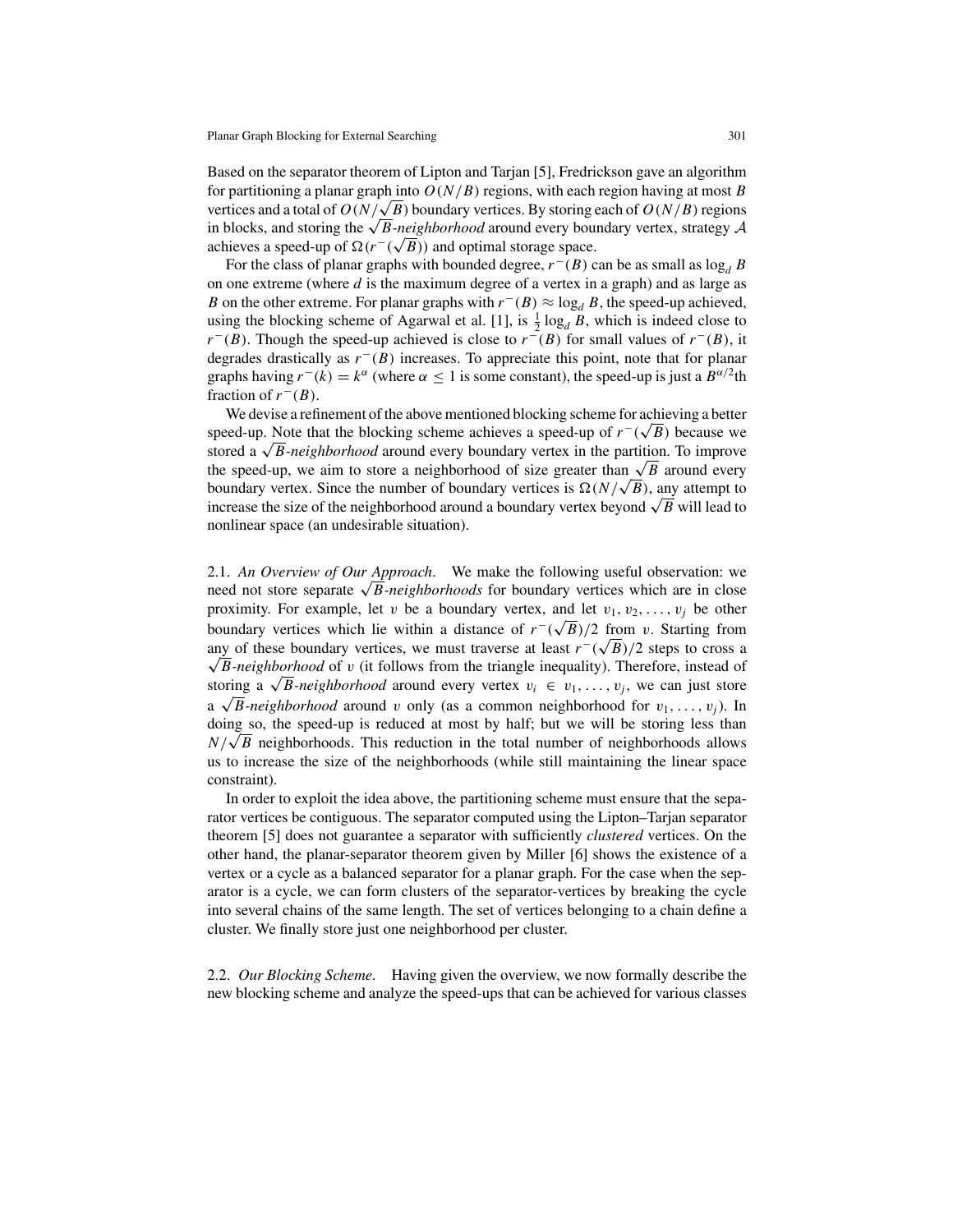of planar graphs. First we state the planar-separator theorem given by Miller [6]:

THEOREM 2.1 (Miller). *If G is an embedded planar graph consisting of N vertices*, *then there exists a balanced separator which is a vertex or a simple cycle of size at most nen inere exisis a baiancea separator wntch is a veriex or a simple cycle of size at most*<br>2√2 · [c/2]N, where c is the maximum face size. Such a separator is constructible in *linear sequential time*.

Let  $G(V, E)$  be the given planar graph with maximum face size equal to  $c$ , and let *N* be the number of vertices of the graph. If  $N < B$  we store *G* in a block on the disk; otherwise we proceed as follows: we compute a separator using Miller's theorem given above. If the separator is a vertex v, we store the *B-neighborhood* around v; otherwise above. If the separator is a vertex *v*, we store the *B*-*heighborhood* around *v*; otherwise (the separator is a cycle *C* of size  $\leq 2\sqrt{cN}$ ) let *s* be a number in the range ( $\sqrt{B}$ , *B*) that will be specified later. Pick every  $(r^-(s)/2)$ th vertex of  $C$  to form a set *S*. For every vertex  $v \in S$ , store the *s-neighborhood* of v in a block. Associate every vertex w of separator C with the block that contains the *s-neighborhood* of  $v \in S$  nearest to w. We denote the block associated with a boundary vertex w by  $B_w$ . Whenever a path extends to a boundary vertex  $w$ , and  $w$  is not present in internal memory, we bring the block containing  $B_w$  into internal memory. Now let the separator C partition V into two subsets  $P_1$  and  $P_2$ , each of size at most  $\frac{2}{3}N$ . We recursively carry out the blocking of subgraphs induced by  $P_1$  and  $P_2$ .

It can be verified that by using the block-transfer strategy  $A$ , the speed-up achieved by the blocking scheme described above is  $\Omega(r^-(s))$ . So a larger value of *s* will result in a larger speed-up. For a given *s*, the total space used for blocking satisfies the following recurrence:

$$
S(N) = S(N_1) + S(N_2) + \frac{4\sqrt{cN}}{r^-(s)}s, \quad \text{where} \quad N_1, N_2 < \frac{2N}{3},
$$

the solution of which is

$$
S(N) = c_1 N + c_2 \frac{\sqrt{c}N}{\sqrt{B}r^-(s)}s,
$$

where  $c_1$  and  $c_2$  are constants independent of  $s$ .

To maximize *s* and keep the linear space constraint  $(S(N) = O(N))$ , we choose *s* = min( $r^{-}(s) \sqrt{B/c}$ , *B*); i.e., *s* is the largest number *k* ≤ *B* such that  $k \le r^{-}(k) \sqrt{B/c}$ .

THEOREM 2.2. *A planar graph of size N and maximum face size c can be stored in*  $O(N/B)$  *blocks so that any online path of length t can be traversed using*  $O(t/r<sup>-</sup>(s))$ *I-O operations, where s* = min( $r^-(s) \sqrt{B/c}$ , *B*).

The new blocking scheme gives improvement in speed-up for planar graphs with bounded face size. The improvement achieved is most significant in the case of graphs with  $r^-(k) = k^\alpha$  (the graphs for which the previous blocking schemes are not effective).

REMARK 1. For planar graphs with  $r^{-}(B) = \Omega(\sqrt{B})$  and maximum face size = *c*, the value of *s* is equal to  $B/c$ . So the new blocking scheme achieves a speed-up equal to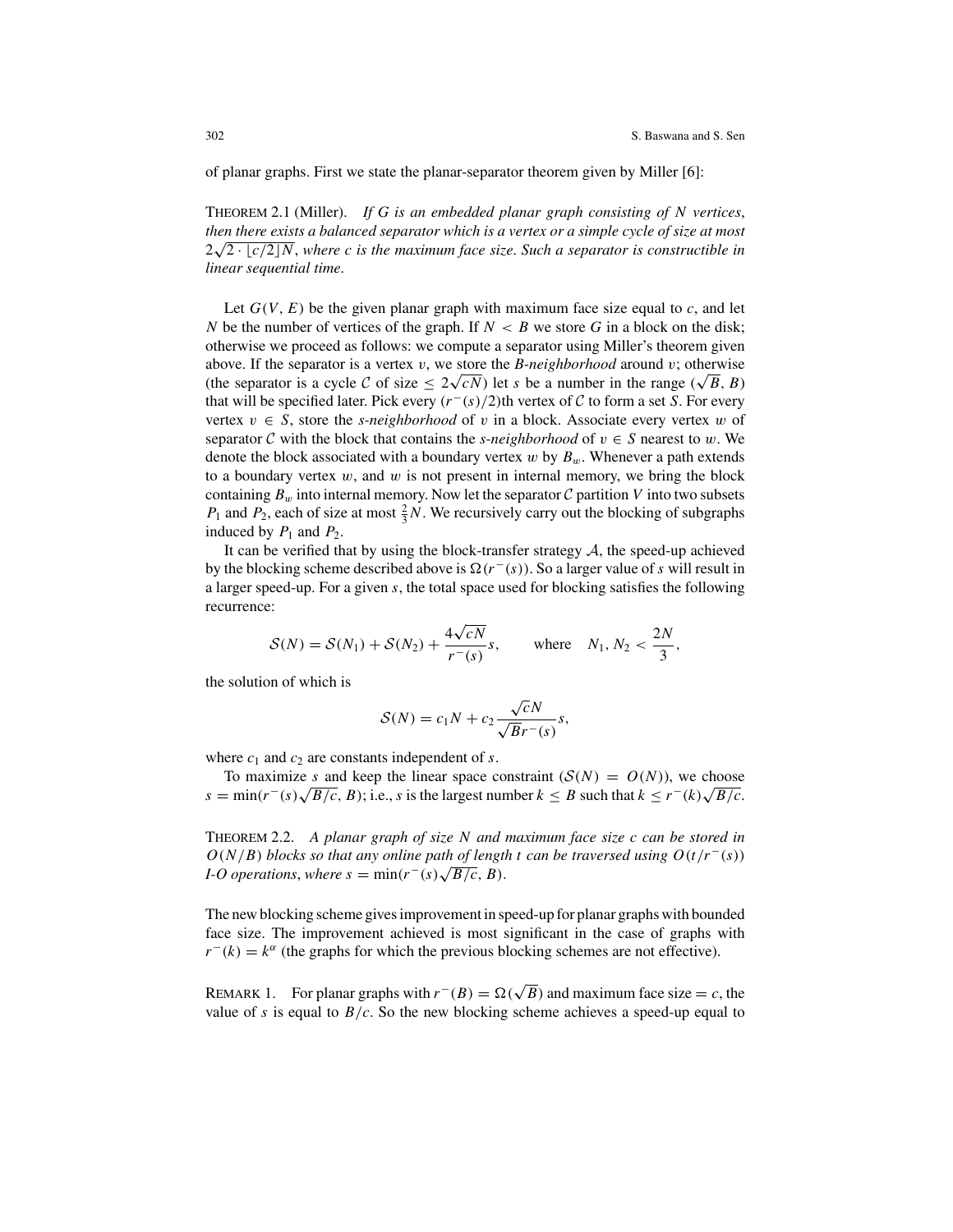Planar Graph Blocking for External Searching 303

 $r^-(B/c)$ , which is significantly better for planar graphs with *small c* than the previous  $r$  (*B*/*c*), which is significa<br>speed-up of  $r^{-}(\sqrt{B})$  in [1].

REMARK 2. For a tree, the new blocking scheme achieves a speed-up of  $r^-(B)$ .

REMARK 3. For planar graphs with  $r^-(k) = k^{\alpha}$ , for some constant  $\alpha \leq \frac{1}{2}$ , the value of *s* is  $(B/c)^{1/(2(1-\alpha))}$ . Thus the speed up achieved by the new blocking scheme is  $(B/c)^{\alpha/(2(1-\alpha))}$ , which is a significant improvement for planar graphs with *small c* (maximum face size) over the previous speed-up of  $B^{\alpha/2}$  achieved by the blocking scheme of Agarwal et al. [1].

**3. Blocking of Planar Meshes.** In various problems of scientific computing, the underlying graphs are often defined geometrically; for example, grid graphs and graphs in VLSI technology. In addition to combinatorial structure, these graphs also have a geometric structure associated with them. One such family of graphs is the *mesh*. A mesh in *d*-dimensional space is a subdivision of a *d*-dimensional domain into simplices which meet only at shared faces, e.g., a mesh in two dimensions is a triangulation of a planar region, where triangles intersect only at shared edges and vertices.

Unlike a grid graph, where the edges are of the same length and the placement of vertices has a high degree of symmetry, a mesh need not be uniform and symmetric. We define two parameters,  $\alpha$  and  $\gamma$ , to be associated with a planar mesh which (intuitively speaking) measure its *well-shapedness*. We address the problem of blocking of planar meshes. We present two results: First, we show that the worst-case speed-up achievable mesnes. We present two results: First, we show that the worst-case speed-up achievable<br>by the best scheme in a planar mesh is  $O(\sqrt{B})$ , where the constant of proportionality depends upon parameters  $\alpha$ ,  $\gamma$ . Next, we use the blocking scheme for planar graphs described in the previous section to achieve a speed-up of  $\Omega(\sqrt{B})$ , where the constant of proportionality that depends upon  $\alpha$ ,  $\gamma$  becomes smaller as well-shapedness of the mesh reduces. Thus for meshes having a good degree of well-shapedness, the speed-up achieved by the blocking scheme matches the best possible.

3.1. *Well-Shaped Planar Meshes*. A planar mesh is a triangulation of a region in two dimensions, where the triangles meet only at shared edges and vertices. For simplicity, we assume that a planar mesh extends infinitely in all directions (e.g., a mesh embedded on a torus or a sphere). A planar mesh need not possess perfect uniformity and symmetry like a grid graph. There may be variations in the edge-lengths and density of vertices as we move from one region to another region in the mesh. However, as observed in most of applications, there is certain degree of local uniformity present in mesh, i.e., in a neighborhood around a vertex there is not *too much* variation in edge-lengths and vertex-density though the variation may be unbounded for the whole mesh. In visualizing a mesh as a triangulation, this local uniformity can be viewed in the following way: the triangles constituting the mesh are fat and the variation of the size (area) of these triangles is bounded in a finite neighborhood. This local uniformity captures formally the notion of well-shapedness of a planar mesh. We now define parameters to measure the local uniformity of a planar mesh. We parameterize the fatness of triangles by the smallest angle  $\alpha$  of a triangle in planar mesh. We parameterize the variation in sizes of triangles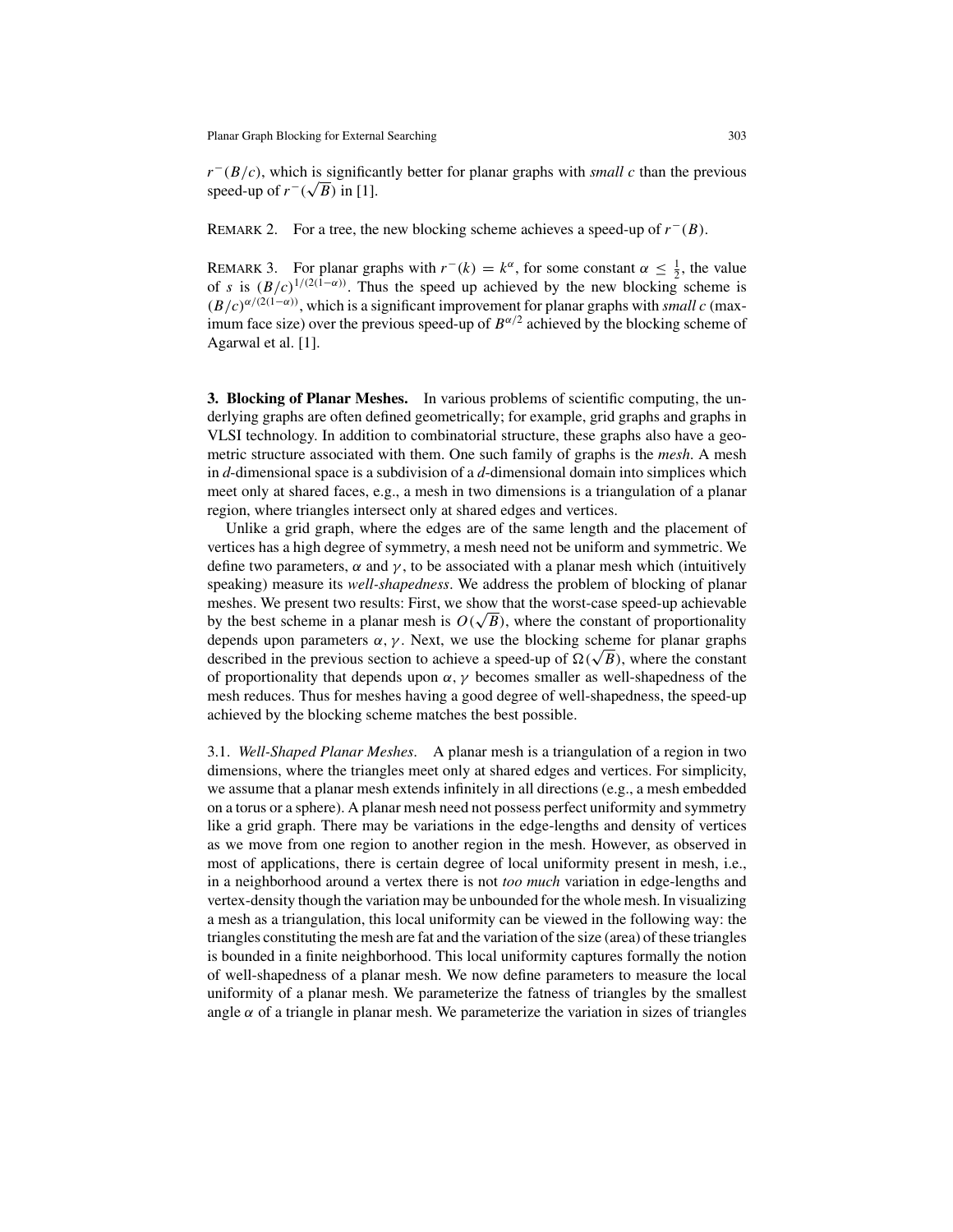within a *B*-neighborhood in the following way: Let *u* be a vertex and let  $B_u$  be the set of vertices of a BFS tree of size *B* rooted at *u*. Let  $\Delta_B^u$  be the set of triangles with at least one vertex belonging to  $B_u$ .  $\gamma$  is defined as the ratio of the area of the largest-area triangle to the area of the smallest-area triangle belonging to the set  $\Delta_B^u$ . The parameters α and γ measure local uniformity of a planar mesh.

The area of any triangle in the set  $\Delta_B^u$  lies in the range [*A*,  $\gamma A$ ] for some *A*. Using elementary geometry, it can be shown that the length of any edge *e* in the subgraph induced by  $B_u$  has the following bounds:

(1) 
$$
e_{\min} = 2\sqrt{A\tan\frac{\alpha}{2}} \le 2\sqrt{\gamma A \cot\alpha} = e_{\max}.
$$

LEMMA 3.1. *The value of r*<sup>−</sup>(*B*) *of a planar mesh with parameters*  $\alpha$ ,  $\gamma$  *is*  $\Omega$ (( $\sqrt{\tan \alpha}$ )  $\sqrt{\gamma}$   $\sqrt{B}$ ).

PROOF. Let *u* be an arbitrary vertex of the planar mesh, and let *l* be the depth of a BFS tree of size *B*, rooted at *u*. Let *w* be a vertex of  $B_u$  at maximum Euclidean distance  $d_{\text{max}}$  from *u*. Consider a circle *C* centered at *u* with radius  $d_{\text{max}}$ . The number of vertices lying in the circle is at least  $B$  since  $B_u$  lies inside it. Thus the number of triangles lying inside the circle is at least *B*/3. Note that the maximum number of triangles lying inside a circle of radius  $d_{\text{max}}$  is  $\leq \pi d_{\text{max}}^2/A$ . Hence the following inequality must hold:  $\pi d_{\text{max}}^2/A \geq B/3$ , i.e.,  $d_{\text{max}} \geq \sqrt{A/\pi} \sqrt{B/3}$ . Also note that  $d_{\text{max}}$  is bounded by  $l \cdot e_{\text{max}}$ .  $\pi a_{\text{max}}/A \geq B/3$ , i.e.,  $a_{\text{max}} \geq \sqrt{A/\pi} \sqrt{B/3}$ . Also note that  $a_{\text{max}}$  is bounded by  $i \cdot e_{\text{max}}$ .<br>Thus  $l \geq (\sqrt{A}/(\sqrt{\pi}e_{\text{max}}))\sqrt{B/3}$ . Using the bound on  $e_{\text{max}}$  from (1), and the definition of  $r^{-}(B)$ , it follows that  $r^{-}(B) = \Omega((\sqrt{\tan \alpha}/\sqrt{\gamma})\sqrt{B}).$  $\Box$ 

For a planar mesh, the following theorem gives a lower bound on the Euclidean distance between two vertices in terms of the length of the shortest path separating them.

THEOREM 3.1. Let v be a vertex belonging to  $B_u$  in a planar mesh. If  $p_{uv}$  is the shortest *path-length from u to v, the Euclidean distance d<sub>uv</sub> between u and v is*  $\Omega(p_{uv}\sqrt{A})$ *, where* $\eta$ *the constant of proportionality depends upon the well-shapedness parameters*  $(\alpha, \gamma)$  *of the mesh*.

**PROOF.** Let w be a boundary vertex of the neighborhood  $B_u$  lying at the closest Euclidean distance from *u*, and let N be the set of vertices lying within distance  $d_{uw}$  from *u*. It can be seen that  $\mathcal{N} \subset B_u$ . To prove the theorem, it suffices to show that for a vertex  $v \in \mathcal{N}$ , separated by a shortest path of length *l* from *u*, the Euclidean distance  $d_{uv}$  is  $v \in N$ , separated by a snortest path of length *l* from *u*, the Euclidean distance  $a_{uv}$  is  $\Omega(l\sqrt{A})$ . We proceed as follows: Let *v* be a vertex belonging to  $N$ , and let *S* be the line segment joining *u* and v. We build a path *zu*<sup>v</sup> as we move along *S* from *u* (Figure 1). Let *p* denote the vertex most recently added to the path we are building (initially  $p = u$ ). We add edges to our path maintaining the following invariant:

INVARIANT *I*. *p lies on the edge most recently intersected by S*; *and every edge forming the path has some point in common with S*.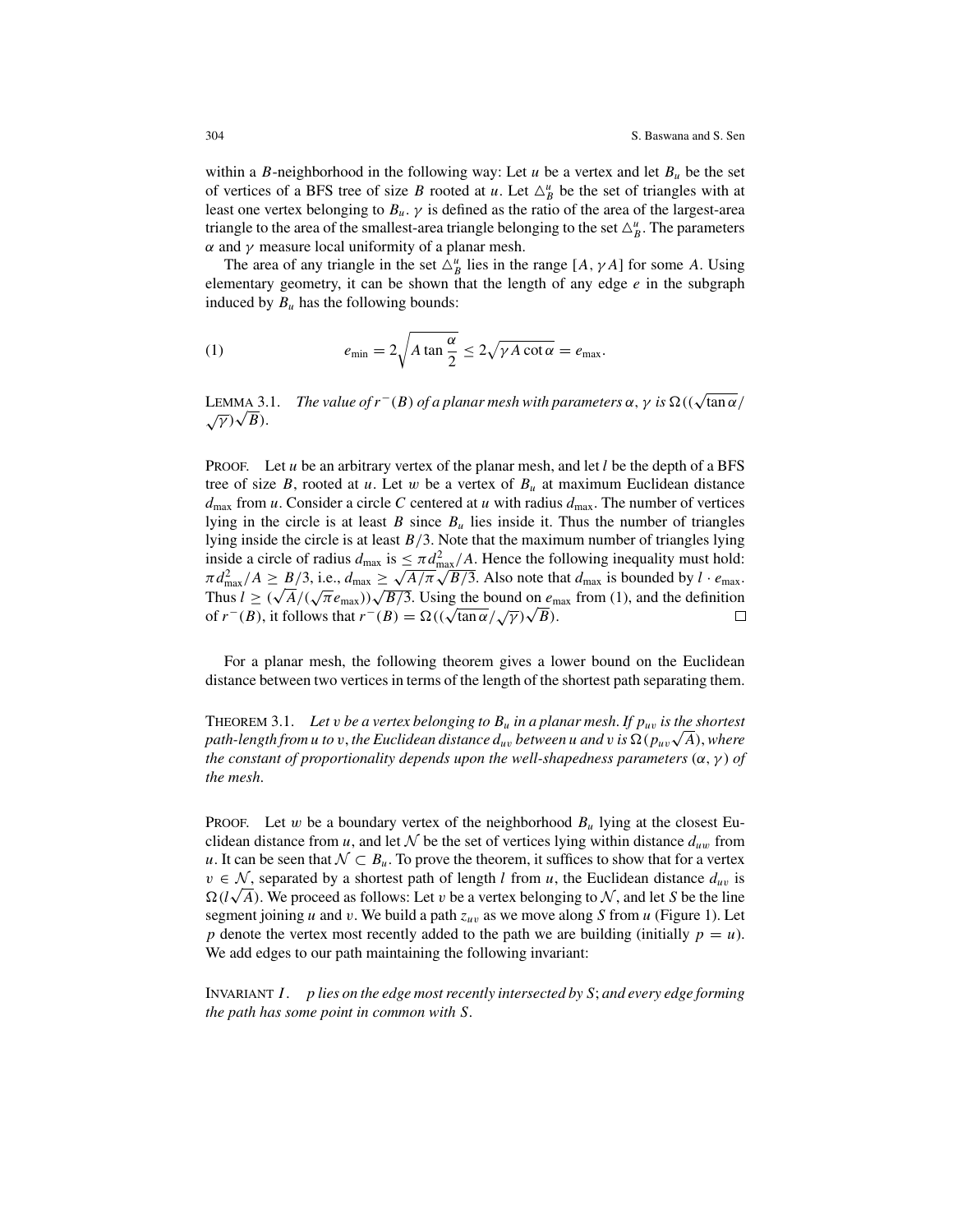

**Fig. 1.** Zig-zag path  $z_{uv}$  between vertices *u* and *v* of neighborhood  $B_u$  in a planar mesh.

While moving along *S* building the path, let *e* be an edge intersected by *S*. If *e* contains *p*, we keep *p* unchanged. Otherwise (*e* does not contain *p*), there is one endpoint, say *q*, of edge *e* adjacent to *p* such that *pq* is the valid edge to be added to our path maintaining the invariant *I*. So we extend our path by adding the edge *pq* to it, and *p* gets updated to *q*. We continue this process until we reach v. In the special case when *S* passes through a vertex, say *x*, we update *p* to *x*. We now bound the length of this zig-zag shaped path  $z_{uv}$ . The segment *S* intersects triangles of  $\Delta_B^u$  only, therefore the ratio of areas of intersected triangles is bounded by  $\gamma$ . Path  $z_{uv}$  divides the segment *S* into subsegments whose total number is equal to the number of vertices lying on the path  $z_{uv}$  excluding *u* and  $v$ . Consider any three consecutive edges of  $z_{uv}$ . There will be one (or two adjacent) subsegment(s) of *S* intercepted between these three edges. Because of the constraints imposed by bounded  $\alpha$  and  $\gamma$ , the length of the intercepted subsegment (or sum of the lengths of two intercepted subsegments) is at least *e*min sin α. Hence the number of subsegments into which the segment *S* is divided by the path  $z_{uv}$  (and so length of the path  $z_{uv}$ ) is at most  $d_{uv}/(e_{min} \sin \alpha)$ . Using the bound on  $e_{min}$  from (1), it follows that the path  $z_{uv}$ ) is at most  $d_{uv}/(e_{\min} \sin \alpha)$ . Using the bound on  $e_{\min}$  from (1), it follow<br>length of the path  $z_{uv}$  is at most  $d_{uv}/(c_{\alpha}\sqrt{A})$ , where  $c_{\alpha} = 2\sqrt{\tan(\alpha/2)} \sin \alpha$ .

Since the length  $p_{uv}$  of the shortest path between  $u$  and  $v$  is less than or equal to the length of the path *zu*v, we have

$$
(2) \t\t p_{uv} \le \left(\frac{d_{uv}}{c_{\alpha}\sqrt{A}}\right).
$$

In other words, if v is a vertex belonging to  $B_u$  and is separated by a path of length  $p_{uv}$ from  $v$ , then the Euclidean distance  $d_{uv}$  between  $u$  and  $v$  has the following lower bound:

$$
d_{uv} \ge c_{\alpha} p_{uv} \sqrt{A}.
$$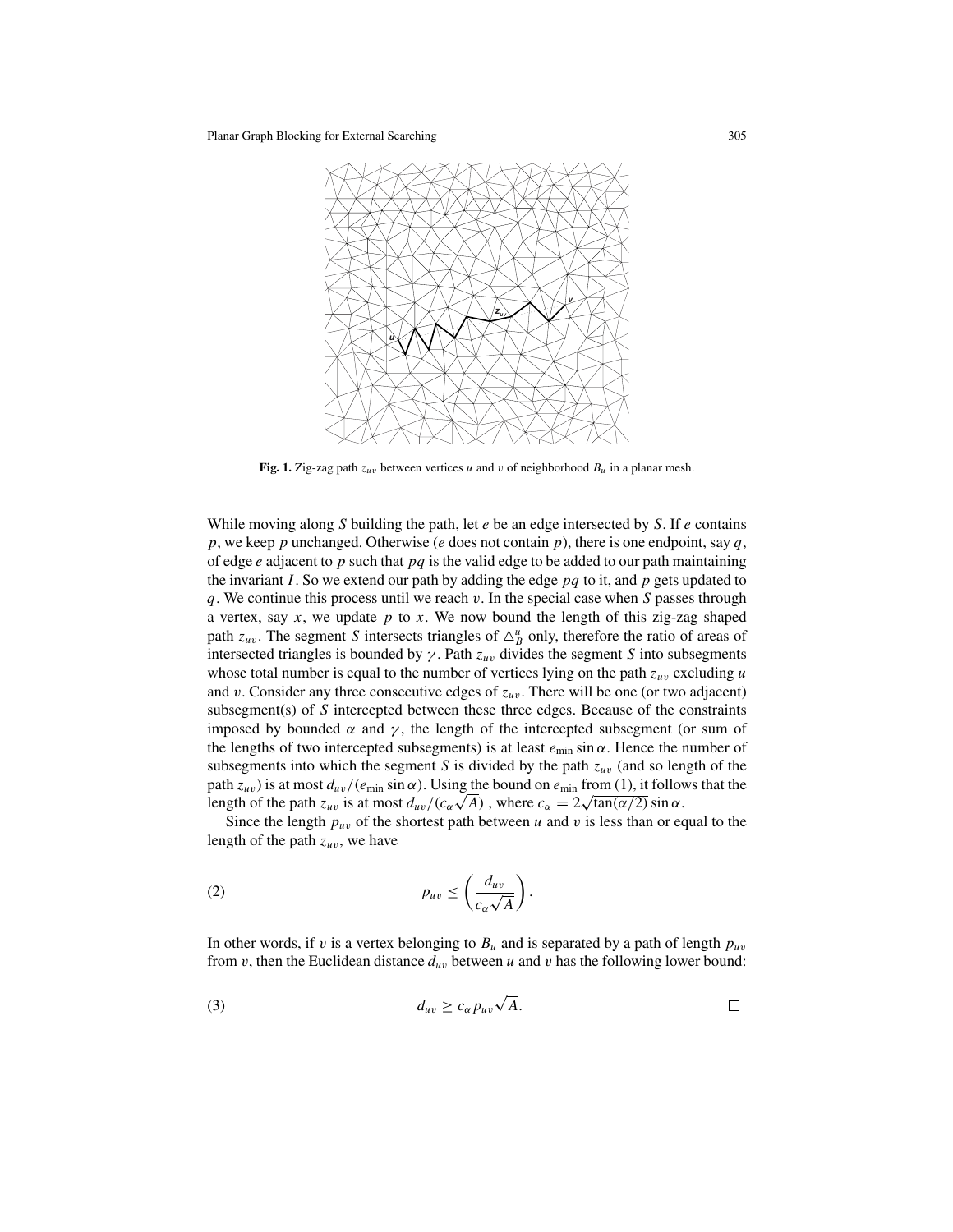We showed in Lemma 3.1 that the shortest path-length from *u* to a boundary vertex of  $B_u$  is  $r^-(B) = \Omega((\sqrt{\tan \alpha}/\sqrt{\gamma})\sqrt{B})$ . By substituting the value of  $r^-(B)$  for  $p_{uv}$  in (3), we get the following corollary:

COROLLARY 3.1.1. *The minimum Euclidean distance between u and a boundary vertex* COROLLARY 3.1.1. *The minimum Euclidean distance to b f B<sub>u</sub> in a planar mesh is*  $\rho \geq c_{\alpha} \sqrt{\left(\frac{\tan \alpha}{\gamma}\right)^2 \sqrt{B}} \sqrt{A}$ .

We now state the following lemma which gives an upper bound on  $r^+(B)$ :

LEMMA 3.2. *The value of r*<sup>+</sup>(*B*) *for a planar mesh with parameters*  $\alpha$ ,  $\gamma$  *is O*(( $\sqrt{\gamma}$ / *c*<sub>α</sub>) $\sqrt{B}$ ).

**PROOF.** Let  $u$  be an arbitrary vertex of the planar mesh, and let  $v$  be a boundary vertex of  $B_u$  at minimum Euclidean distance  $d_{\text{min}}$  from *u*. Now consider a circle *C* centered at *u*, with radius  $d_{\text{min}}$ . Clearly, *C* lies completely inside  $B_u$ , and so the number of vertices lying inside *C* is at most *B*. From elementary geometry, it follows that the circle *C* contains at least 3π $d_{\min}^2/(\gamma A)$  vertices. Therefore  $3\pi d_{\min}^2/(\gamma A) \leq B$ . So  $d_{\min} \leq \sqrt{\gamma B A/(3\pi)}$ . Now using the lower bound on  $d_{uv}$ , from (3) of the proof of the theorem given above, it Now using the lower bound on  $d_{uv}$ , from (3) or the proof of the theorem given above, it follows that  $p_{uv} \leq (\sqrt{\gamma}/(c_\alpha \sqrt{3\pi}))\sqrt{B}$ . In other words, a boundary vertex of  $B_u$  is separated from *u*, by a path of length  $O((\sqrt{\gamma}/c_{\alpha})\sqrt{B})$ , i.e.,  $r^+(B) = O((\sqrt{\gamma}/c_{\alpha})\sqrt{B})$ .

3.2. *Upper Bound on the Speed-Up for Planar Meshes*. Goodrich et al. [3] proved an upper bound of  $r^+(B)$  on the worst-case speed-up achievable by the best scheme in a graph. We showed in the previous subsection (Lemma 3.2) that  $r^+(B)$  for a planar mesh graph. We showed in the previous subsection (Lemma 3.2) that<br>is  $O((\sqrt{\gamma}/c_{\alpha})\sqrt{B})$ . We can now state the following theorem:

THEOREM 3.2. *For a planar mesh*, *the worst-case speed-up that can be achieved by the b best blocking scheme is*  $\sigma = O(C_{\alpha\gamma}\sqrt{B})$ , where  $C_{\alpha\gamma}$  is a constant depending upon the best blocking scheme is  $\sigma = O(C_{\alpha\gamma}\sqrt{B})$ , where  $C_{\alpha\gamma}$  is a constant depending upon the *parameters* (α, γ ) *that capture the well-shapedness of the mesh*.

For the sake of completeness, we give an alternate proof for the upper bound on the speed-up in a planar mesh. Consider a planar mesh in the  $x-y$  plane. We present a the speed-up in a planar mesh. Consider a planar mesh in the  $x-y$  plane. We present a<br>traversal strategy which will ensure one block transfer on average for every  $O(\sqrt{B})$  steps traversed, irrespective of the underlying blocking scheme. Define a vertex to be *covered* if it happens to be in the internal memory at least once. Initially, before starting traversal, no vertex is present in the internal memory, and so all the vertices are uncovered. Let *u* be the most recently visited vertex (path-front). It is obvious that if there is an uncovered vertex separated by a path of length  $\leq \sqrt{B}$  from *u*, we can extend our path to that uncovered vertex (and thus force a block transfer in  $\sqrt{B}$  steps); but what if all the vertices separated by paths of length  $\lt \sqrt{B}$  from *u* are covered? Note that at least one block-transfer is required to cover a set of *B* uncovered vertices. So in case there is no uncovered vertex separated by path of length  $\sqrt{B}$  from the path-front, we move the next  $\sqrt{B}$  steps in such a way that we can associate distinct  $\Omega(B)$  covered vertices to these steps. This would a way that we can associate distinct  $\Omega(B)$  covered vertices to these steps. This would<br>still imply that there is a block transfer after every  $O(\sqrt{B})$  steps on average. This is the basic idea underlying the traversal strategy.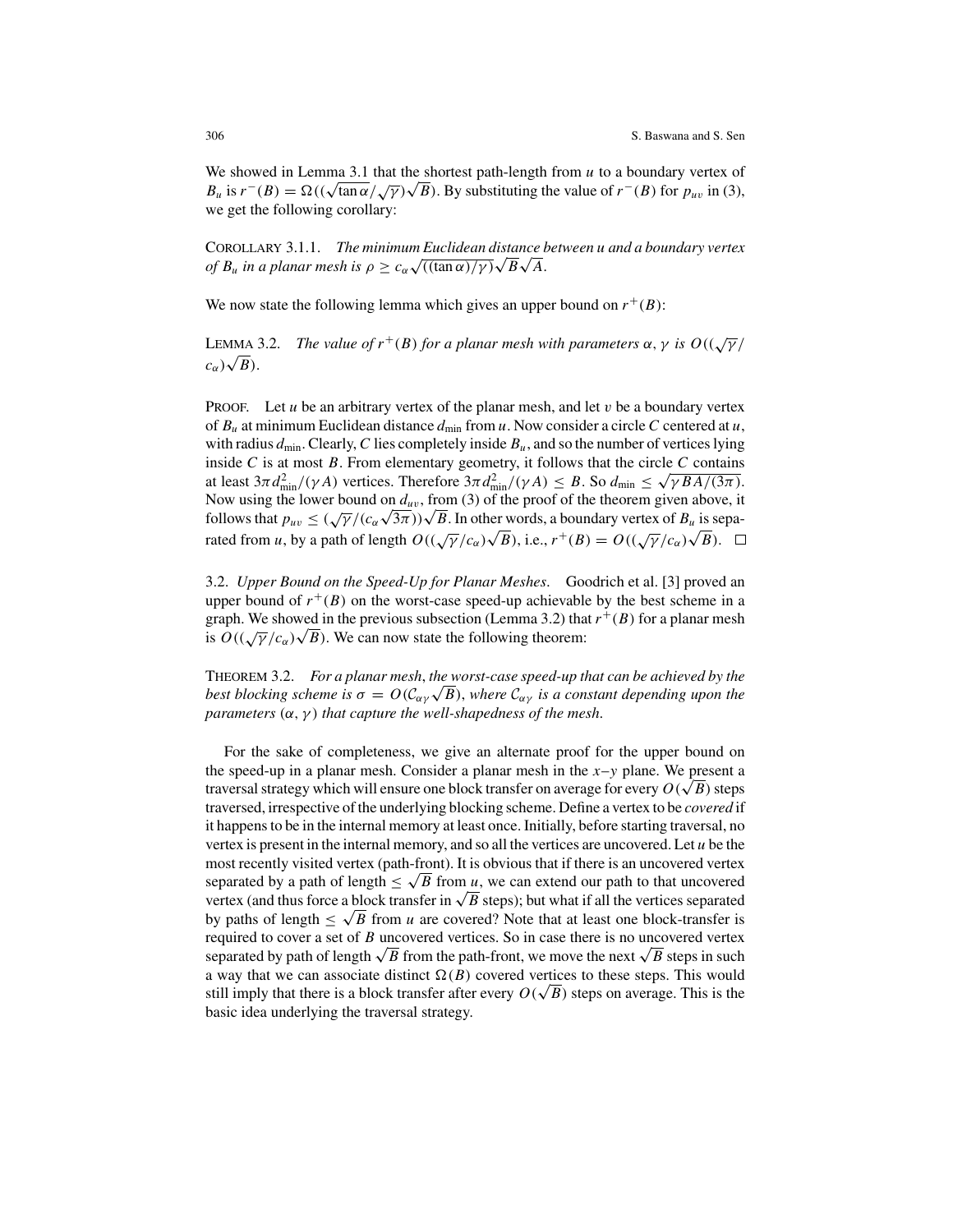

**Fig. 2.** Two types of sub-paths from a vertex  $v$  in the mesh (the vertices lying in the shaded region are covered vertices): (i) Sub-path of type  $p'$  if there is any uncovered vertex in *Cell<sub>v</sub>*. (ii) Sub-path of type  $p^x$  if all the vertices of *Cell<sub>v</sub>* are covered.

For a vertex *u* of the mesh, *Cellu* denotes a square with the base parallel to the *x*-axis, and *u* lying on its left vertical side. The length of each of its four sides is chosen to be  $\rho/2$ , where  $\rho$  is the minimum Euclidean distance between *u* and a boundary vertex of *Bu*. It follows from Corollary 3.1.1 that the number of vertices lying in *Cellu* is more  $B_u$ . It follows from Corollary 3.1.1 that the number of vertices lying in Cell<sub>u</sub> is more<br>than  $c_oB$  and every vertex of Cell<sub>u</sub> is reachable from *u* by a path of length less than  $c\sqrt{B}$ for some constants *c*, *co* depending upon the well-shapedness of the mesh. Here is the traversal strategy:

We start from any vertex and always move rightward within the mesh. The path can be visualized as a sequence of sub-paths of type  $p'$  and  $p^x$  (Figure 2). At a point, let  $v$  be the most recently visited vertex. If there is any uncovered vertex inside  $Cell_v$ , we extend our path to that uncovered vertex (we call it a sub-path of type  $p'$ ) and thus force a block-read from the disk; otherwise we extend our path to a covered vertex lying closest to the right edge of  $Cell_v$  (we call it a sub-path of type  $p^x$ ).

Let *b* be the number of block transfers encountered in traversing *t* steps in the mesh according to the strategy above. Every sub-path of type  $p'$  causes a block transfer. So the number of sub-paths of type  $p'$  is at most *b*. Also note that for every sub-path of type  $p^x$ , the number of covered vertices lying to the left of a path-front in the mesh increases by  $c_0B$ . Thus we can associate a set of unique  $c_0B$  covered vertices to a sub-path of type  $p^x$  (uniqueness follows from the unidirectionality of traversal). Since a block transfer can cover at most *B* vertices, it follows that the number of sub-paths of type  $p^x$  is at most  $b/c<sub>o</sub>$ . So the total number of sub-paths (of type *p'* and *p<sup>x</sup>*) is bounded by  $2b/c<sub>o</sub>$ . Also note that the length of each sub-paths (or type  $p^r$  and  $p^s$ ) is bounded by  $2b/c_o$ .<br>Also note that the length of each sub-path is no more than  $c\sqrt{B}$  (from definition of *Cell* Also note that the length of each sub-path is no more than  $c\sqrt{B}$  (from definition of *Cell* given above). Hence,  $t \leq 2c\sqrt{B}b/c<sub>o</sub>$  or, in other words, the number of block-transfers *b* required to traverse *t* steps is  $\Omega(t/\sqrt{B})$ . Hence, we can conclude that the traversal *b* required to traverse *t* steps is  $\Omega(t/\sqrt{B})$ . Hence, we can conclude that the traversal *b* required to traverse *t* steps is  $\Omega(t/\sqrt{B})$ . Hence, we can conclude that the traversal strategy described above will ensure a block transfer after every  $O(\sqrt{B})$  steps on average, irrespective of the underlying blocking scheme of the mesh.